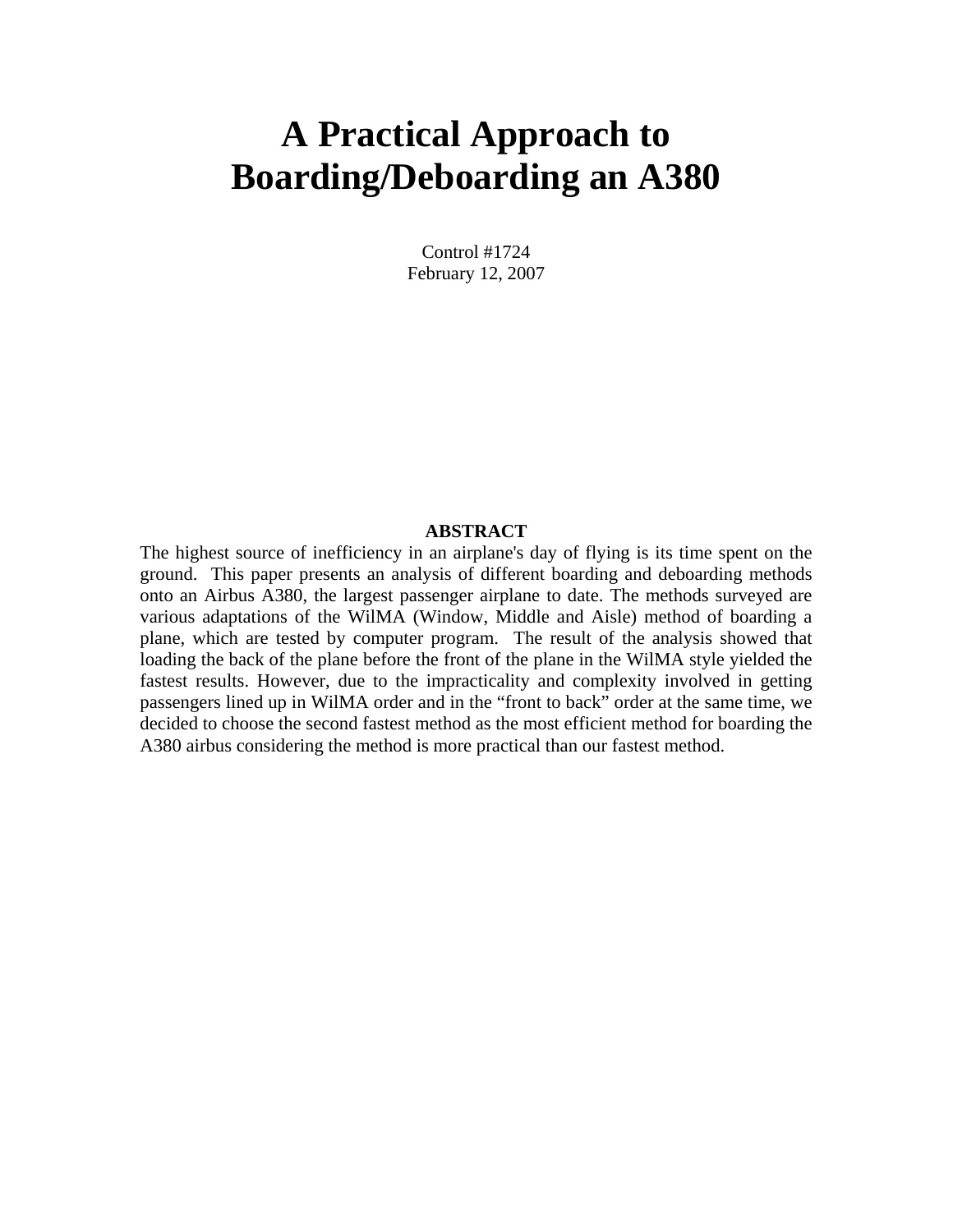# **Contents**

| 1. Introduction                                        |                |
|--------------------------------------------------------|----------------|
| 2. A380 Boarding Efficiency                            | 3              |
| 2.1 Important Considerations for the Model             | $\overline{4}$ |
| 2.2 The Design and Seat Layout of the A380 (555 seats) | 5              |
| <b>3. Boarding Results</b>                             | 14             |
| <b>4. Deboarding Efficiency</b>                        | 16             |
| <b>5. Conclusion</b>                                   | 18             |
| <b>6. References</b>                                   | <b>20</b>      |
| <b>Executive Summary</b>                               | 22             |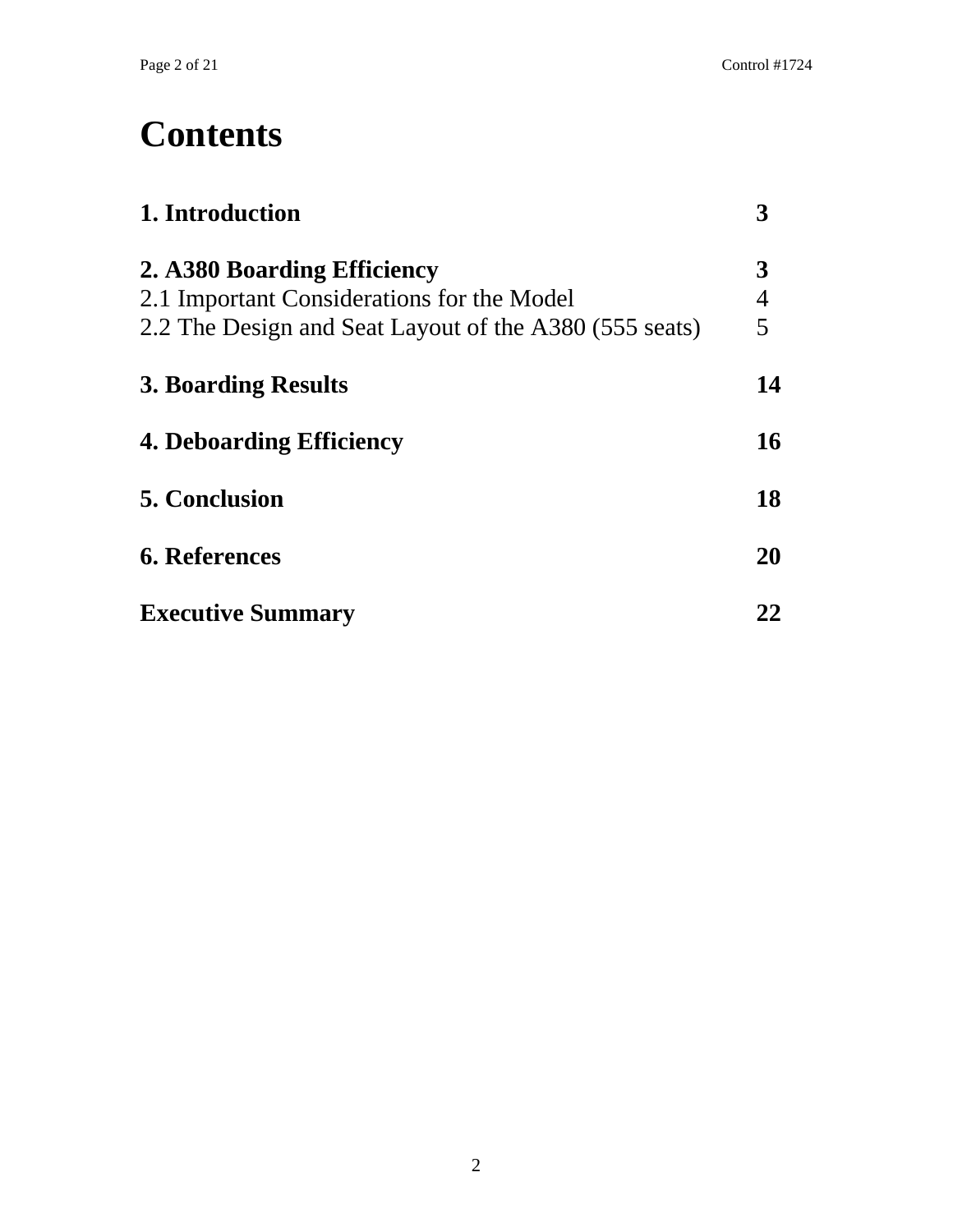#### **1. Introduction**

On December 17th, 1903, Orville Wright was airborne for twelve seconds in what would be the first powered and piloted flight in history. More than a century since then, air travel has become the standard means of travel for millions of businessmen, immigrants, and tourists. A growing global population means a growing demand for mass transit, and the airline industry meets this demand by building more airports, airing more flights, and purchasing bigger planes. To deal with the growing market, engineers at Airbus devised the A380, reputed to have "the most spacious interior of any jetliner every built, the biggest wings, and the greatest overall thrust" (Norris). However, this spacious interior holds a huge number of seats, which must be filled in an efficient fashion to minimize the time that the jumbo jet spends on the ground. Two levels of passenger seating combined with several entry points to the plane provide both an unparalleled capacity and previously unseen potential for fast loading. Airports around the world are scrambling to retrofit their airports to make use of the two-level boarding options that the A380 presents, building two Passenger Load Bridges (PLBs) to the lower level of the plane and one to the top. This paper explores previously-researched boarding methods as well as several variations of the WilMA style of boarding.

#### **2. A380 Boarding Efficiency**

Airports around the world are in preparation to allow for the A380 airplane to dock at terminals using two or three PLBs. Narita airport is expecting to have eight docks for A380's and five of these to be equipped with three PLBs by 2008. Frankfurt airport is also preparing for the A380 and equipping all 13 of their terminals that the A380 will dock at with three PLBs each. Figure 1 displays the way the three PLBs will be placed for boarding the aircraft. The task to board airplanes as quickly as possible has always been a challenge for airlines. An efficient method of boarding for the A380's claimed maximum seating of 853 passengers presents an even bigger problem. Currently, the A380 airbus that has been designed can carry only 555 passengers. As of today, there is no information available to the public about the design and the seat arrangement layout of the A380 with 853 seats, and no planes of this configuration have been ordered. Hence, in tackling the boarding problem given to us, we do not consider the A380 with 853 and our models will be based off the seating arrangement of 555 three-class seats for the A380.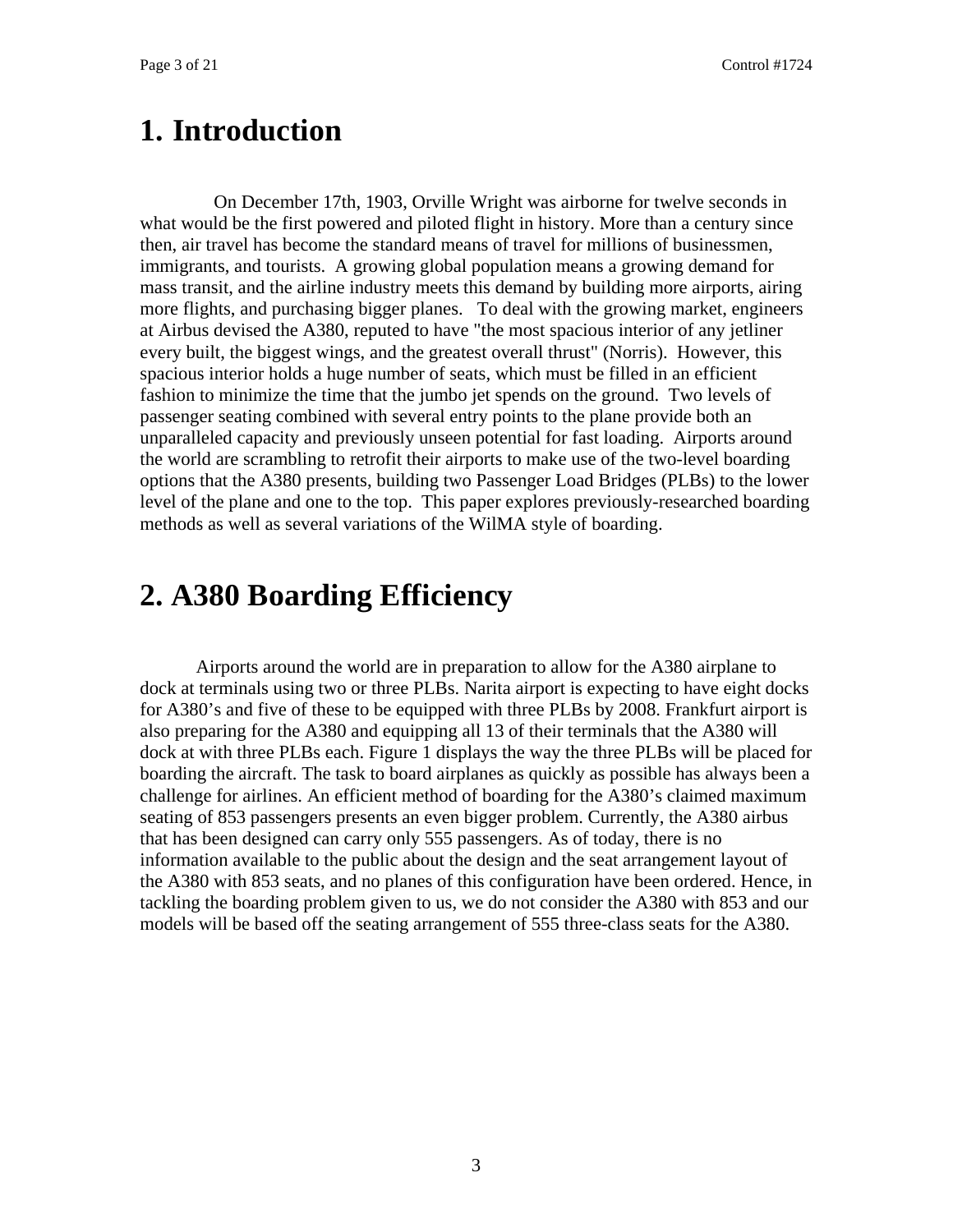

Figure 1: Location of three PLBs to the A380

 Boarding procedures in general have been meticulously calculated by experts around the world using examples of single aisle planes with 3 seats on each side of the aisle. There has also been some research done on boarding procedures by scientists at Arizona State University and a few graduate students across the country. Using the data and some results from their research, we have come up with the most efficient boarding method that takes advantage of the design of the plane (whose highlights are three PLBs, two decks connected by stairs and two aisles in each deck). Our method utilizes the design of the A380 and combines it with strategies that minimize seat interference during the boarding process. Our group has come up with a boarding method that is fast considering that there will be a large number of passengers (up to 555) to be loaded. In fact, our method devised for the 555-seater A380 allows for quicker boarding than single aisle planes with far fewer passenger capacities.

## **2.1 Important Considerations for the Model**

What goes into making a good model for boarding an airplane? Airlines want to be as fast as possible in the boarding of passengers but not in a way that will cause distress or complaints from the passengers. It is customary that first class passengers and those who may be disabled are boarded first on planes. Our model takes that into account and we have been able to maintain the expectance that many passengers have when boarding planes.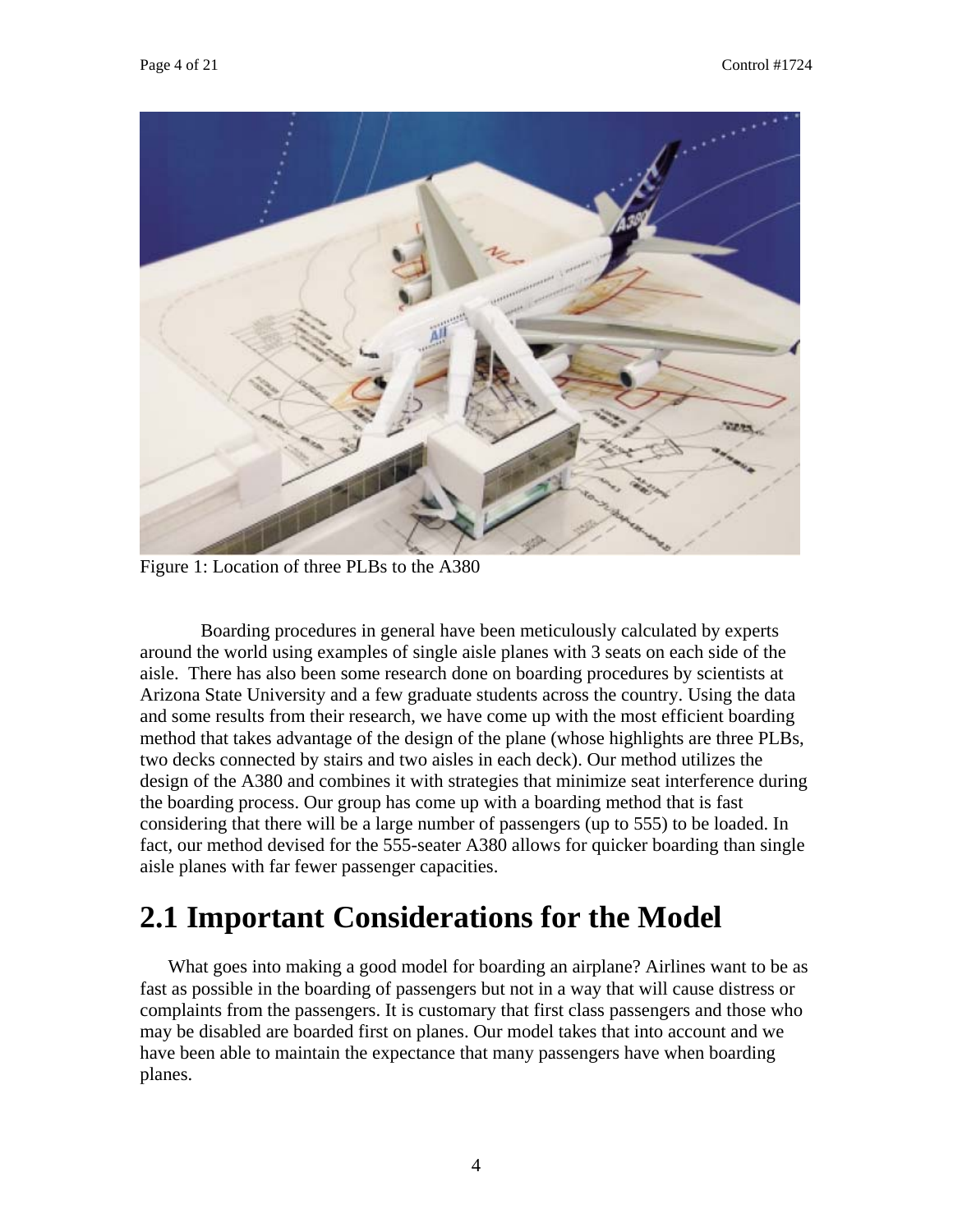Airlines want the process of boarding to be as fast as possible as well as maintain a controlled environment for the passengers. Typically airlines such as Southwest have adopted "random" seating in which passengers come on a first come first serve basis for sitting in an airplane. Studies have shown "random" seating to be faster than block seating arrangements or row seating. However due to the fact that the A380 is a doubledecked plane and the fact that it has a passenger load of 555 people, the idea that "random" seating would work is realistically out of the question. With the number of people as large as 555 (the current A380 capacity), "random" seating would be very inefficient because of the great amount of seat and aisle interference from passengers transferring from one deck to another, looking for window seats, etc. In this situation, "random" seating will be far less efficient compared to calling out one row at a time.

Our intuition and logic suggested that the best way to minimize seat interference would be by filling up all of the window or inner seats first, followed by the middle seats and then the aisle seats. This type of seating method has been mathematically proven to be the most time efficient way of boarding. This method is known as "WilMA" (Windows, Middle and Aisle). Given that we have three PLBs to the plane and two aisles in each of the decks, we can simultaneously board passengers to the lower and upper decks and to all classes (business, first and economy). At each of the PLBs, we can board the plane in three stages, each time boarding passengers with the same "type" (Window/Innermost, Middle and Aisle) of seats together. The presence of three PLBs, two aisles in each deck and the stairs connecting the two decks may even allow for a faster boarding time than a single aisle airplane that normally would take 23 minutes to fully load.

### **2.2 The design and the seat arrangement layout of the A380 (555 seats)**

The A380 has three entry points for passengers to come in, which we have labeled as PLB A, PLB B and PLB C in Figure 2. This allows us to have three flows of passengers entering the plane simultaneously, thus reducing the boarding time significantly. The main question is which sections of the plane must be filled using which PLBs as there are only three PLBs and a total of seven sections to be filled. The sections are labeled 1, 2, 3, 4, 5, 6 and  $X+Y$  as show in Figure 2 below. Section 1 is the first class, sections 4 and 5 are business class and sections 2, 3,  $X+Y'$  and 6 are all economy class. We have carefully measured the length of each section in terms of how many economysize class rows we are able to fit in each section. We used the length of one economy-size row as our standard unit of measurement for the length of the various sections of the airbus.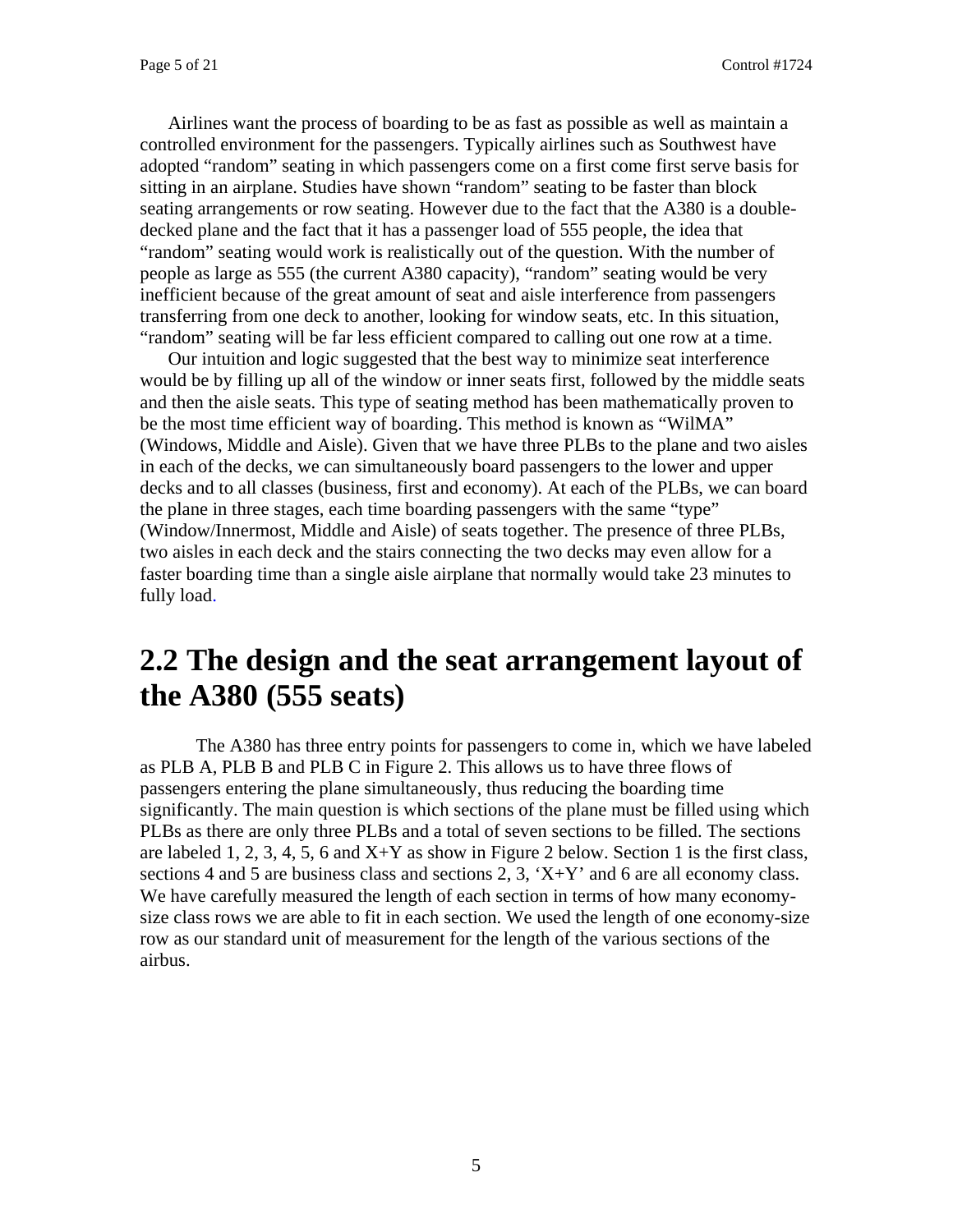

class. A row, the unit of measurement for the length of the sections, is defined as follows: 1 row = length of 1 economy-size row.

Using logical reasoning, we have come up with the following plan for determining the flow of passengers into the A380. Disabled passengers and passengers with special needs are boarded first to avoid any potential congestion these passengers may cause if boarded with the rest of the passengers. This will also make it easier for the disabled passengers, hence keeping the customer satisfaction high which to the airlines is as important as minimizing the boarding time. Disabled passengers and passengers with special needs whose seats are in Section 1(the first class) will be boarded through PLB A; those whose seats are in Section 4 and 5 (business class) and Section 6 (economy class) will enter through PLB C and those whose seats are in Section 2, 3 and X+Y will board through PLB B.

After the disabled passengers and passengers with special needs have been boarded, the boarding of the rest of the passengers will begin. If we were to use PLB C for boarding all the passengers of the upper deck and PLB B for boarding all the passengers of the lower deck, we would be boarding 169 passengers through PLB C and 334 passengers via PLB B. In this case, common logic suggests that the boarding of the passengers in the upper deck (through PLB C) will be complete long before the boarding of the passengers in the lower deck (through PLB B). No matter how fast boarding through PLB C is done, as long as the boarding through PLB B is not complete, the airplane cannot take off. Therefore, we must find a way which would allow for boarding through PLB B and PLB C to occur in the same amount of time so that no time is spent just waiting for boarding through PLB B to be done.

The best way to do this is by having some of the passengers whose seats are in the last section of the lower deck board through PLB C, go all the way to end of the upper deck and take the stairs down to the lower deck. The last (rear most) section of the lower deck is called 'X + Y' because it has  $X+Y$  number of rows, where X (unknown) is defined to be the number of rows (counting from the back of the section  $(X + Y)$ ) that will seat passengers coming in from PLB C and Y(unknown) is defined to be the number of rows (counting from the front of the section  $X + Y$ ) that will seat passengers coming in from PLB B. So, we set the amount of time it takes for boarding through PLB B equal to the time it takes for boarding through PLB C in addition to the time that it takes for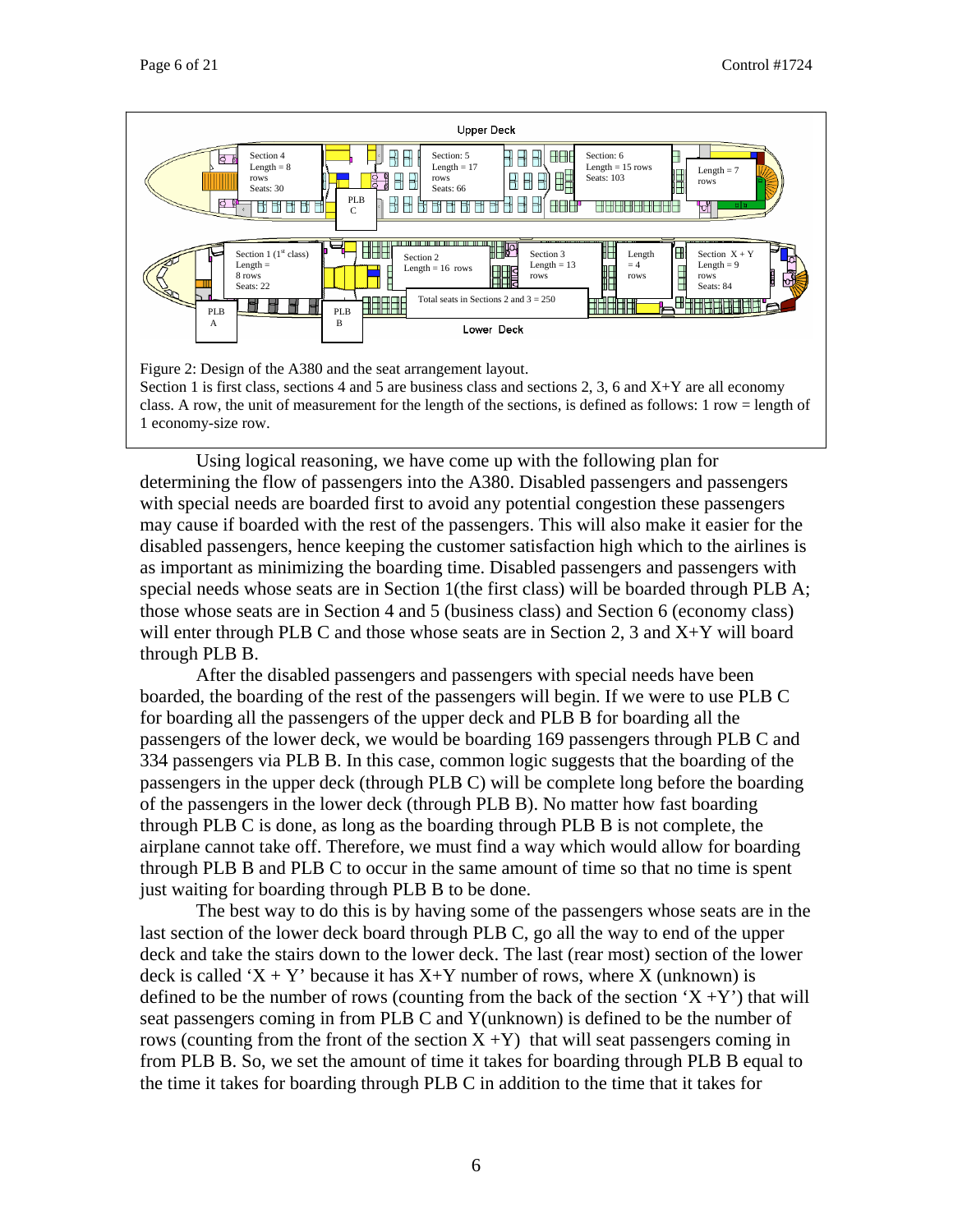passengers whose seats are in the 'X' region to walk some extra and walk down the stairs from the upper deck to the lower deck.

$$
T_{PLBB} = T_{PLBC} + T_{\text{stairs}} + T_{\text{extra walk by 'X' passengers}} \tag{1}
$$

Since WilMA has been mathematically shown to be the best method for boarding passengers [i](#page-20-0)n their seats<sup>i</sup>, there will be three calls made at each PLB: the first call will be for all passengers in the window/inner seats, the second call will be for all those who have middle seats and the third call will be for passengers who have aisle seats. The time it takes to board sections 2, 3, and 'Y' through PLB B is simply the time it takes to board all the window/inner seat passengers, followed by all the middle seat passengers and finally the aisle seat passengers in sections 2, 3 and 'Y':

$$
T_{PLBB} = T_{Window/Inner(2+3+Y')} + T_{Middle(2+3+Y')} + T_{Aisle(2+3+Y')} \tag{2}
$$

Similarly,

$$
T_{PLBC} = T_{Window/Inner(5+6+'X')} + T_{Middle(5+6+'X')} + T_{Aisle(5+6+'X')} \tag{3}
$$

The time it takes to fill up all the window seats in sections 2, 3 and 'Y' is the time it takes for these window-seat passengers to walk the length of the sections 2, 3 and 'Y' and the length of the sections connecting each of these sections and the time taken by some passengers to put away their luggage:

$$
T_{Window/Inner(2+3+Y')} = T_{Walk(16+13+4+Y)rows} + T_{luggage Window/Inner(2)} + T_{luggage Window/Inner(3)} + T_{luggage Window/Inner(Y)}
$$
\n(4)

Similarly,

$$
T_{\text{Middle}(2+3+Y)} = T_{\text{Walk}(16+13+4+Y) \text{rows}} + T_{\text{luggage Middle}(2)} + T_{\text{luggage Middle}(3)} + T_{\text{luggage Middle}(Y)} \tag{5}
$$

$$
T_{Aisle(2+3+Y)} = T_{Walk(16+13+4+Y)rows} + T_{luggage\text{ Aisle (2)}} + T_{luggage\text{ Aisle(3)}} + T_{luggage\text{ Aisle(Y)}}
$$
(6)

We know from previous research done by a team of scientists at Arizona State University led by Menkes H. L. van Den Briel that the speed of a passenger traveling from one row to next is a triangular distribution with an average of 0.95 second/row. Van Den Briel's data also measured that 60% of passengers stop to store their luggage with an average time of 7.1 seconds/person while 40% of passengers have a luggage time of 0 seconds/person.<sup>[1](#page-6-0)</sup>

So,

<u>.</u>

$$
T_{\text{Walk}(16+13+4+Y)rows} = \text{Row Speed} \times \text{Number of Rows} = 0.95 \times (16+13+4+Y) = 30.40 + 0.95Y
$$

$$
(7)
$$

$$
T_{luggage(i)} = 60\% \text{ of the number of seat passengers in section (i) \times \frac{7.1 \text{sec}}{passenger}
$$
 (8)

$$
T_{\text{luggage Window/Inner(2)}} + T_{\text{luggage Window/Inner(3)}} = 60\% \text{ of } 49 \times \frac{7.1 \text{sec}}{\text{passenger}}
$$
(9)

<span id="page-6-0"></span><sup>&</sup>lt;sup>1</sup> http://www.public.asu.edu/~dbvan1/papers/MatthewPanEssay.pdf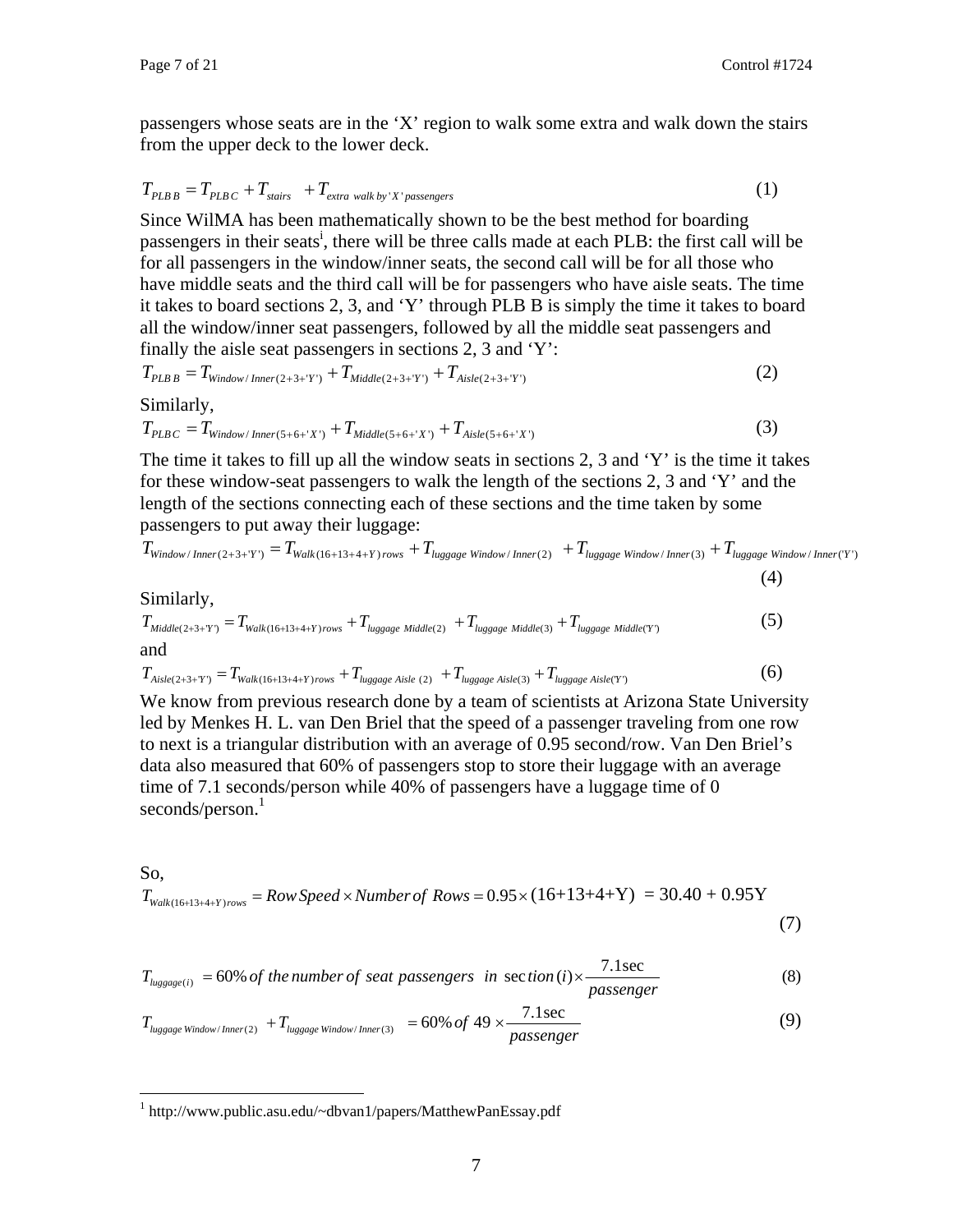We find the number of passengers of a certain type (window/inner, middle or aisle) in a certain section *i* by counting the number of that type of seats in one half of the that section since there are two aisle serving the total number of passengers.

$$
T_{\text{luggage Middle(2)}} + T_{\text{luggage Middle(3)}} = 60\% of 50 passengers \times \frac{7.1sec}{passenger}
$$
 (10)

and

$$
T_{\text{luggage Aisle (2)}} + T_{\text{luggage Aisle (3)}} = 60\% \text{ of } 26 \text{ passengers} \times \frac{7.1 \text{sec}}{\text{passenger}}
$$
(11)

For the time taken by window seat passengers in Section 'Y' to load their luggage, we have:

$$
T_{\text{luggage Window/Inner(Y)}} = 60\% of (2*y) passengers \times \frac{7.1sec}{passenger}
$$
 (12)

$$
T_{\text{luggage Middle}(Y)} = 60\% \text{ of } (2 * y) \text{ passengers} \times \frac{7.1 \text{sec}}{\text{passenger}}
$$
\n(13)

$$
T_{\text{luggage Aisle(Y')}} = 60\% \text{ of (y) passengers} \times \frac{7.1 \text{ sec}}{\text{passenger}}
$$
\n
$$
\text{Substituting (7) (0) and (12) into (4) we get:}
$$
\n
$$
(14)
$$

Substituting (7),(9) and (12) into (4) we get:  
\n
$$
T_{\text{Window/Inner}(2+3+Y)} = 239.14 + 9.47Y
$$
\n(15)

Substituting (7), (10) and 13 into (5), we get:  
\n
$$
T_{\text{Middle}(2+3+Y)} = 243.40 + 9.47Y
$$
\n(16)

Substituting (7), (11) and (14) into (6), we get:  
\n
$$
T_{Aisle(2+3+Y)} = 141.16 + 5.21Y
$$
\n(17)

Now we substitute (15), (16) and (17) into (2):  
\n
$$
T_{PLBB} = 623.70 + 24.140Y
$$
\n(18)

Calculations analogous to those done in  $(9)$ ,  $(10)$   $(11)$ ,  $(12)$ ,  $(13)$  and  $(14)$  were performed to find:

$$
T_{PLB\ C} + 3T_{extra\ walk\ for\ X} + 3T_{statics} = (3 \times T_{walk(17+15+X)}) + (3 \times T_{extra\ walk\ for\ X}) + (3 \times T_{statics})
$$
  
+ 
$$
T_{lugage\ Window/Inner(5)} + T_{lugage\ Window/Inner(6)} + T_{lugage\ Window/Inner(X)}
$$
  
+ 
$$
T_{lugage\ Middle(5)} + T_{lugage\ Middle(6)} + T_{lugage\ Middle(X)}
$$
  
+ 
$$
T_{lugage\ Aisle(5)} + T_{lugage\ Aisle(6)} + T_{lugage\ Aisle(X)}
$$

The value used for  $T_{\text{stairs}}$  was measured by doing three trials of going down 16 average size, which is the number of steps that the A380 has. Traversing sixteen steps took an average of 7.6 seconds, and by Matthew Pan's calculations, this is equivalent to walking down eight rows. Thus, traversing the steps is the equivalent of walking eight rows.  $T_{PLBC} + 3T_{extra \, walk \, for \, X} + 3T_{stairs}$  $= 3(0.95 \times 32) + 3(0.95X) + 3 \times 0.95(7 + 3) + 3 \times 0.95 \times 8 + (0.6 \times 22 \times 7.1) + (0.6 \times 26 \times 7.1) + (0.6 \times 2X \times 7.1)$  $+(0.6\times11\times7.1)+(0.6\times26\times7.1)+(0.6\times2X\times7.1)+(0.6X\times7.1)$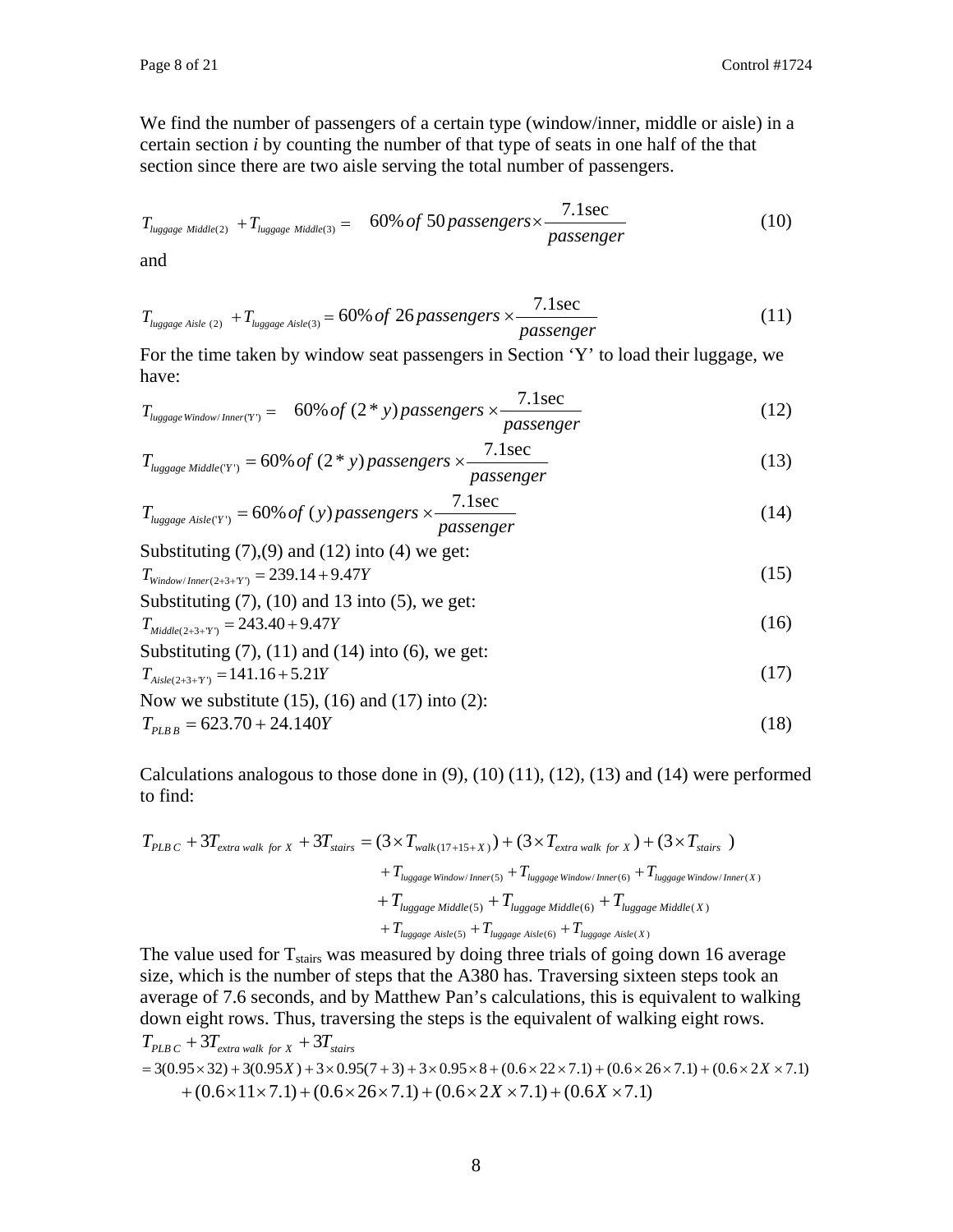$$
\therefore T_{PLB\ C} + 3T_{extra\ walk\ for\ X} + 3T_{stairs} = 504.60 + 24.150X \tag{19}
$$

Substituting  $(18)$  and  $(19)$  into  $(1)$ :  $623.70 + 24.150Y = 504.60X + 24.150$  (20) Since we know that  $X+Y=9$ , we can solve (20) for X:

 $X= 6.964$  *rows*  $\approx 7$  *rows*  $\implies$   $Y=2$  *rows* 

This means that, in order to board in the least amount of time, passengers whose seats are in sections 5, 6 and the last seven rows of section  $X+Y$  should be boarded through PLB C. Passengers whose seats are in sections 2, 3 and the first two rows of section  $X + Y$ should be boarded through PLB B.



Figure 3: The flow of passengers through PLB C and PLB B which will minimize the time need to board the plane.

The time it takes to board passengers through PLB B and PLB C is going to be much more than the time it takes to board passengers through PLB A. When considering the best way to minimize the boarding time, we do not bother about trying to minimize the time for boarding through PLB A because boarding through PLB A will be far faster than boarding PLB B and PLB C with even the most efficient strategies for B and C. This is because the number of passengers boarding through PLB A is only 52, while 268 board through PLB B and 235 passengers board through C.

To minimize the amount of time for boarding, we have come up with four methods, each of which uses the basic concept of the WilMA method (i.e. boarding in the order: Windows, Middle and then Aisle) and based on the plan of boarding the last seven rows of the last section on the lower deck through PLB C. All four models are based on these two features but the order in which the passengers are boarded is slightly different. In all of these methods, passengers in the last seven rows of the lower deck are boarded through PLB C along with passengers of the upper deck. The calculations above show why the last seven rows of the lower deck were selected to board from PLB C.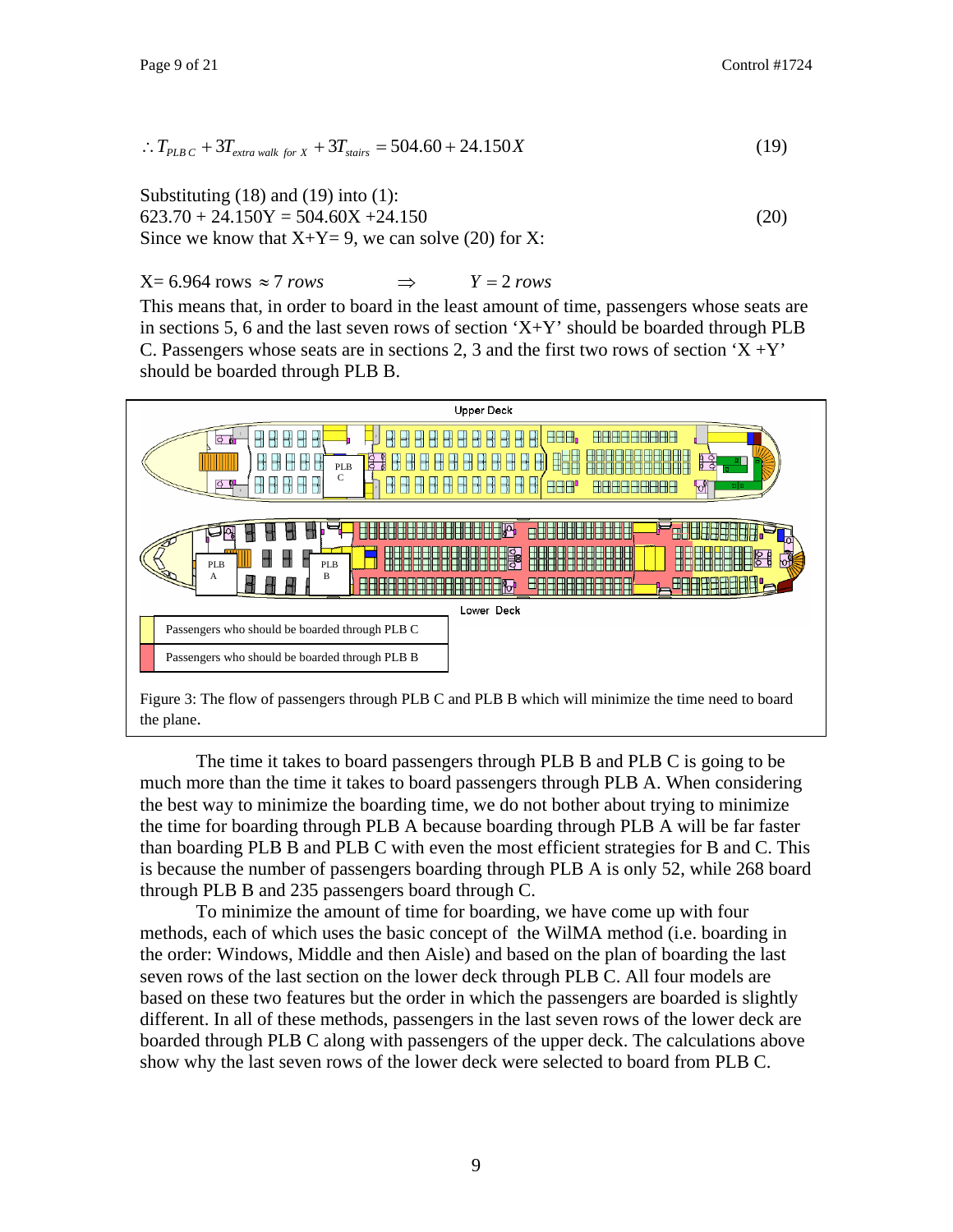



The best case of WilMA would be if we could get all the passengers to board in the "back to front" order where the passengers whose seats are the farthest down an aisle are in the front of the boarding line. Getting all the passengers to line up in the WilMA order as well as in decreasing seat number order would be a challenging and most likely an impractical task to be undertaken in the limited amount of space available at the waiting area outside the PLBs and also because this process would require a lot more time to get the passengers organized. Although theoretically the best, this would be the most impractical and inconvenient method both for the airline employees as well as the passengers. Having passengers board in the WilMA order and the decreasing seat number order is impractical but the next best practical method of using WilMA would be to not to board the passengers according to their seat number but according to their section, i.e. passengers whose seats are in the section that is in the back most part of the plane should go first, followed by the middle section and then followed by the front section. This is the method illustrated on the next page.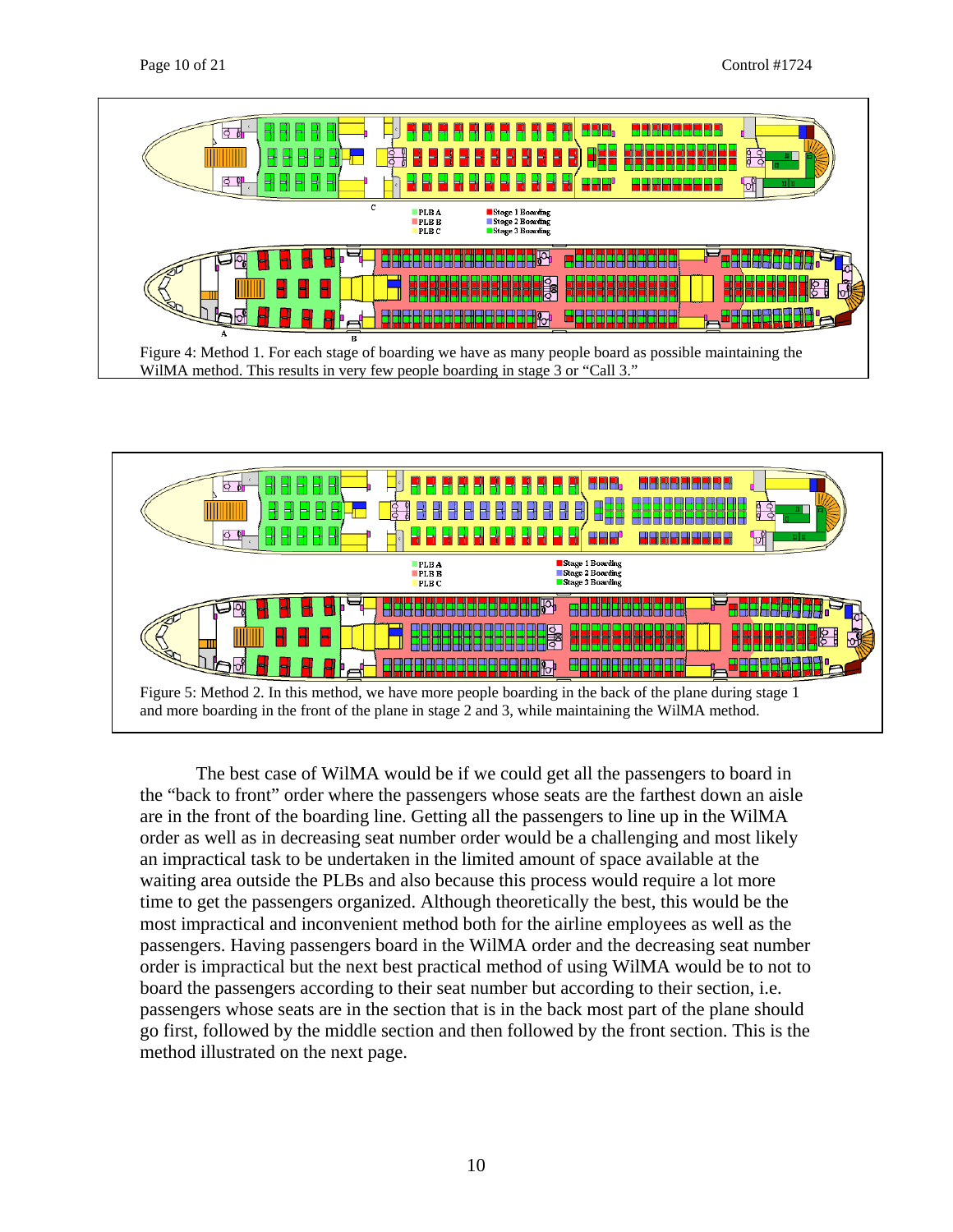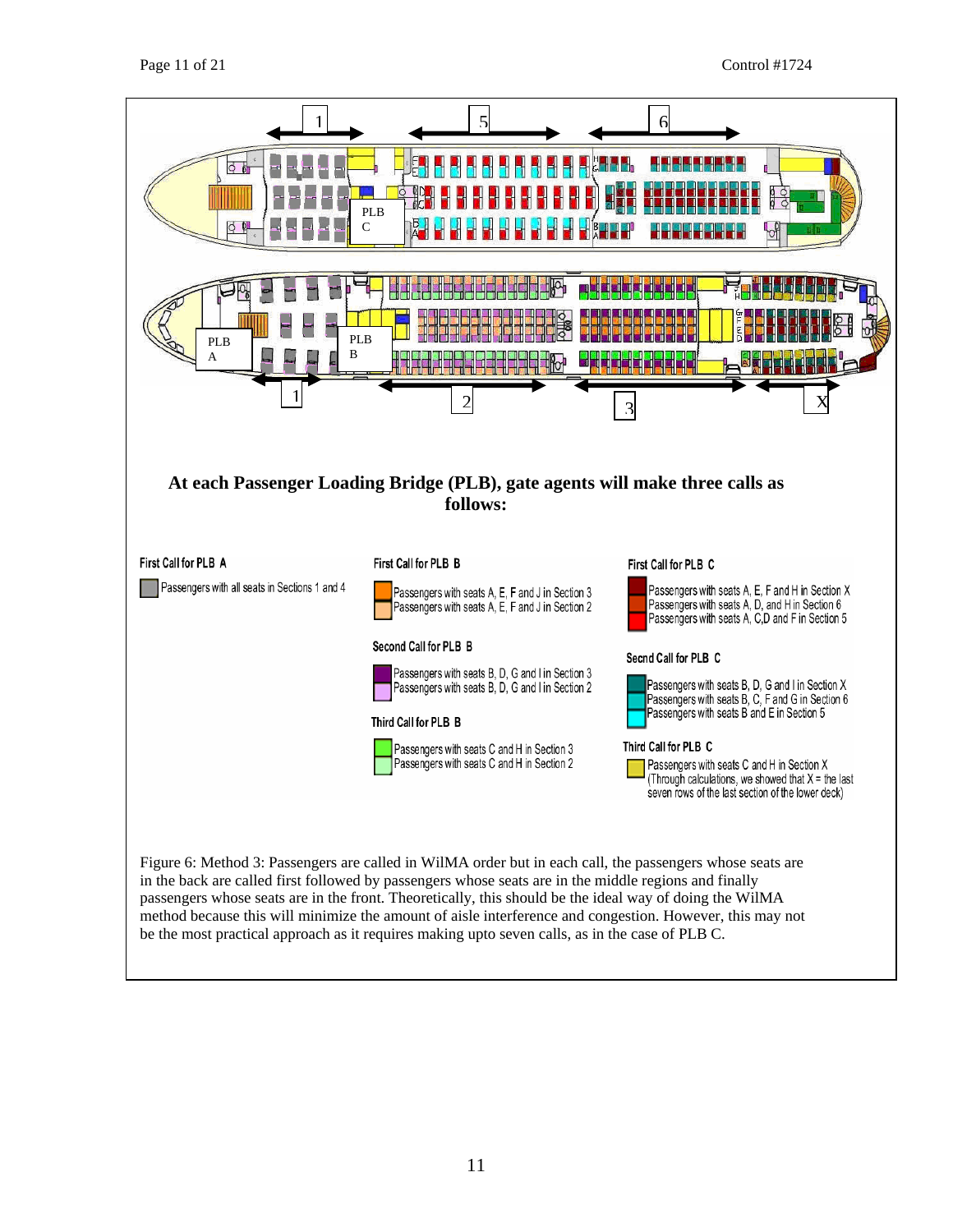

In order to properly analyze these methods of boarding, we needed to perform experimental trial runs. Not having an Airbus A380 at our disposal, we were forced to look for alternative means. We programmed a model of the A380 based on the seating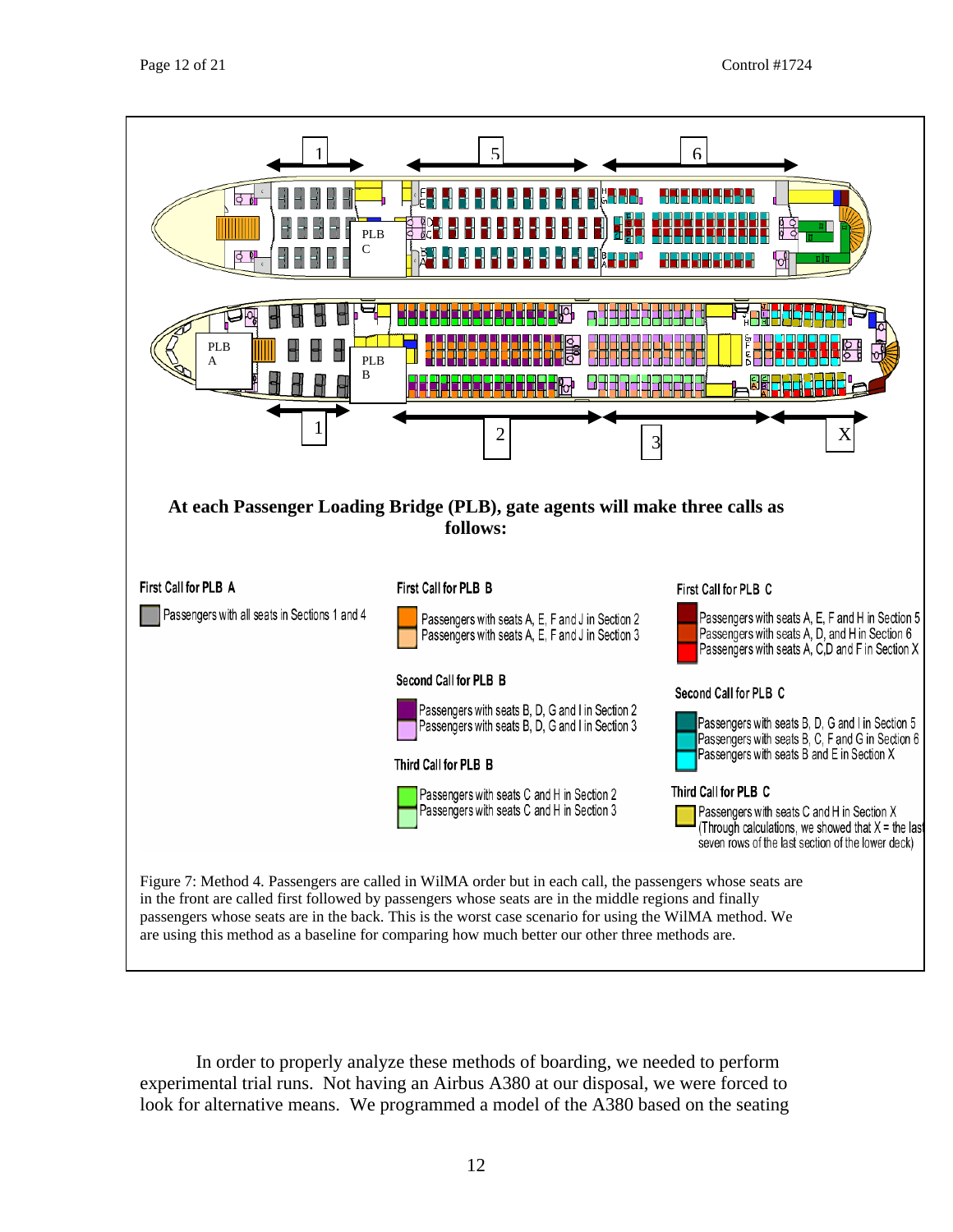diagrams that we had, and created functions allowing us to automate a passenger navigating the aisles of an airplane to reach his or her seat. Using a thousand trials for each method, we found the average amount of time that it took to fully board sections B and C. In addition, early tests of the simulation revealed that adding a row of seats to be boarded through PLB C and removing one row from PLB B boarding caused the difference in loading times between the two sections to become much closer to even. The psuedo-code describing the boarding algorithm used is as follows:

| While there are fewer sitting passengers than total passengers{<br>if the flight attendant is ready to let a passenger p through<br>if there is nobody standing in the doorway to the entrance<br>add p to the set B of passengers on the plane<br>else<br>add p to the set W of passengers that are waiting |
|--------------------------------------------------------------------------------------------------------------------------------------------------------------------------------------------------------------------------------------------------------------------------------------------------------------|
| endif                                                                                                                                                                                                                                                                                                        |
| endif                                                                                                                                                                                                                                                                                                        |
| for all passengers p in set B                                                                                                                                                                                                                                                                                |
| if p is standing in the same row as the seat he has been assigned<br>if P has luggage a nonzero luggage timer<br>put luggage away, decrementing his luggage timer.<br>else                                                                                                                                   |
| sit down, leaving the aisle                                                                                                                                                                                                                                                                                  |
| endif<br>else if p is standing on the aisle that his seat is on<br>if there is somebody in front of p<br>p does not move<br>else<br>p moves down the aisle one space<br>endif                                                                                                                                |
| else                                                                                                                                                                                                                                                                                                         |
| p moves up the column, hoping to get onto the aisle that his row                                                                                                                                                                                                                                             |
| is on.                                                                                                                                                                                                                                                                                                       |
| endif                                                                                                                                                                                                                                                                                                        |
| endfor<br>endwhile                                                                                                                                                                                                                                                                                           |

Note that this assumes the WilMA method is being used, and as such there is no time incurred by sitting into one's seat.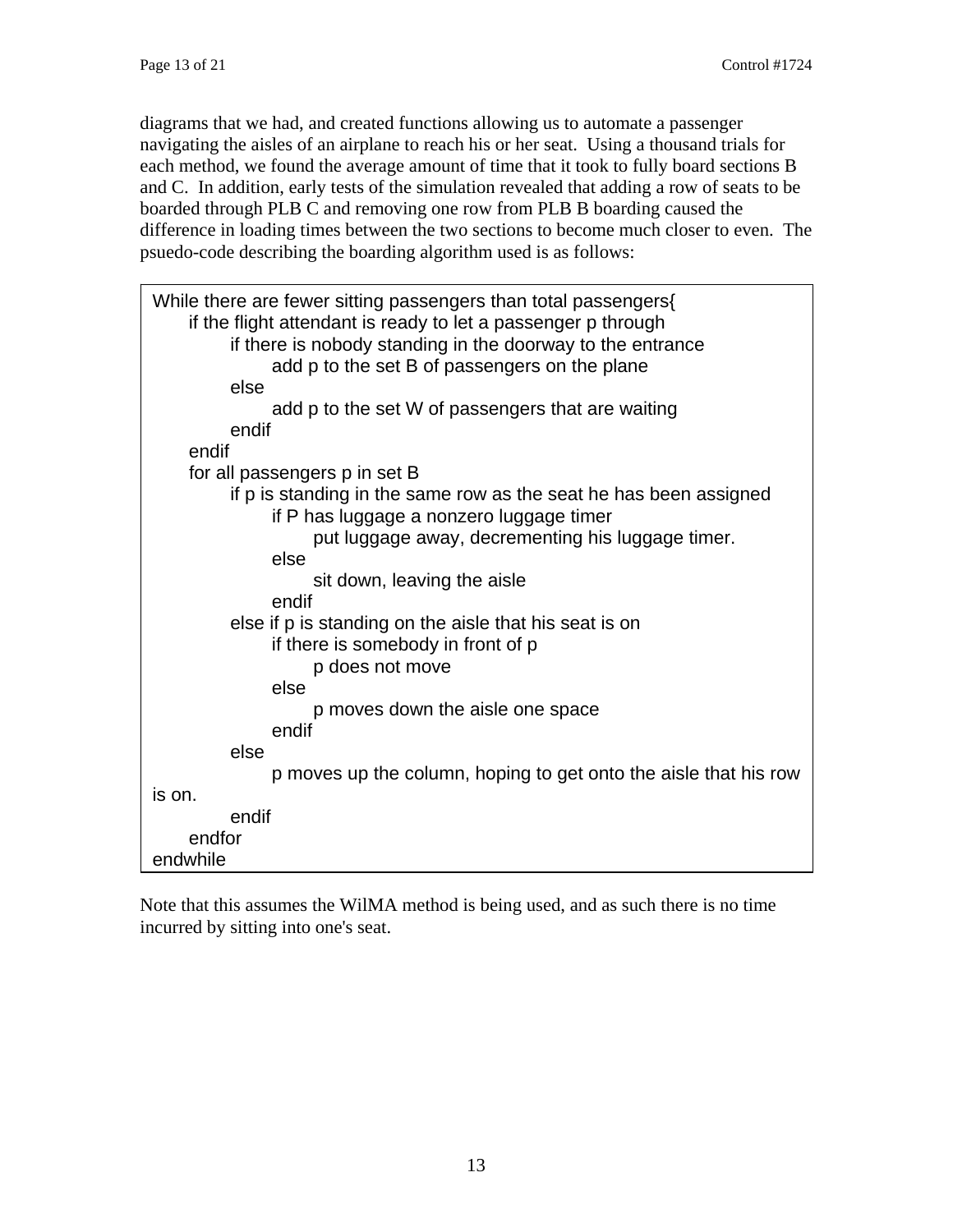## **3. Boarding Results**

## **Simulations(Minutes): 1000 Tests / entry**

|                 | Passenger     |             |              |               |              |             |              |
|-----------------|---------------|-------------|--------------|---------------|--------------|-------------|--------------|
|                 | Load          | 0 Sec. Int. |              | 4.5 Sec. Int. |              | 9 Sec. Int. |              |
| Deck            |               | Lower       | <b>Upper</b> | Lower         | <b>Upper</b> | Lower       | <b>Upper</b> |
| <b>Method 1</b> | Large         | 6.328       | 5.995        | 22.033        | 21.355       | 43.376      | 41.562       |
|                 | <b>Medium</b> | 3.977       | 4.275        | 12.770        | 13.680       | 24.880      | 26.231       |
|                 | <b>Small</b>  | 1.843       | 2.307        | 4.351         | 5.018        | 8.052       | 8.926        |
| <b>Method 2</b> | Large         | 6.192       | 5.947        | 22.018        | 21.324       | 43.386      | 41.560       |
|                 | <b>Medium</b> | 3.919       | 4.255        | 12.777        | 13.645       | 24.867      | 26.226       |
|                 | <b>Small</b>  | 1.827       | 2.259        | 4.358         | 4.991        | 8.046       | 8.888        |
| <b>Method 3</b> | Large         | 6.388       | 5.259        | 21.791        | 20.762       | 43.180      | 41.059       |
|                 | <b>Medium</b> | 3.689       | 3.481        | 12.544        | 13.092       | 24.680      | 25.725       |
|                 | <b>Small</b>  | 1.459       | 1.765        | 4.128         | 4.429        | 7.849       | 8.392        |
| Method 4        | Large         | 7.587       | 6.971        | 22.144        | 21.431       | 43.529      | 41.715       |
|                 | <b>Medium</b> | 4.823       | 4.961        | 12.893        | 13.768       | 25.031      | 26.390       |
|                 | Small         | 2.212       | 2.621        | 4.484         | 5.101        | 8.201       | 9.052        |
|                 |               |             |              |               |              |             |              |

Large(555 Passengers), Medium(330 Passengers), Small(105 Passengers)

Here, upper deck is defined to be all the rows of the upper deck and the last eight rows of the last section of the lower deck.

When running our simulations of each method we realized that the mathematically calculated value of X, which tells us how many of the last rows of the last section of the lower deck should be boarded through PLB C, was not the most efficient value. We ran the simulations with  $X = 7$  but found that our results caused a smaller difference between the load times of PLBs B and C if we made  $X = 8$ . Thus, adding one more row from the last section of the lower deck to the boarding through PLB C and removing one row from the load of PLB B proved to be the most time efficient way to model the problem. Since, we had decided that the best method would provide the boarding times for PLB B and PLB C to be as close to being equal as possible, we decided to run all our simulation using  $X = 8$ .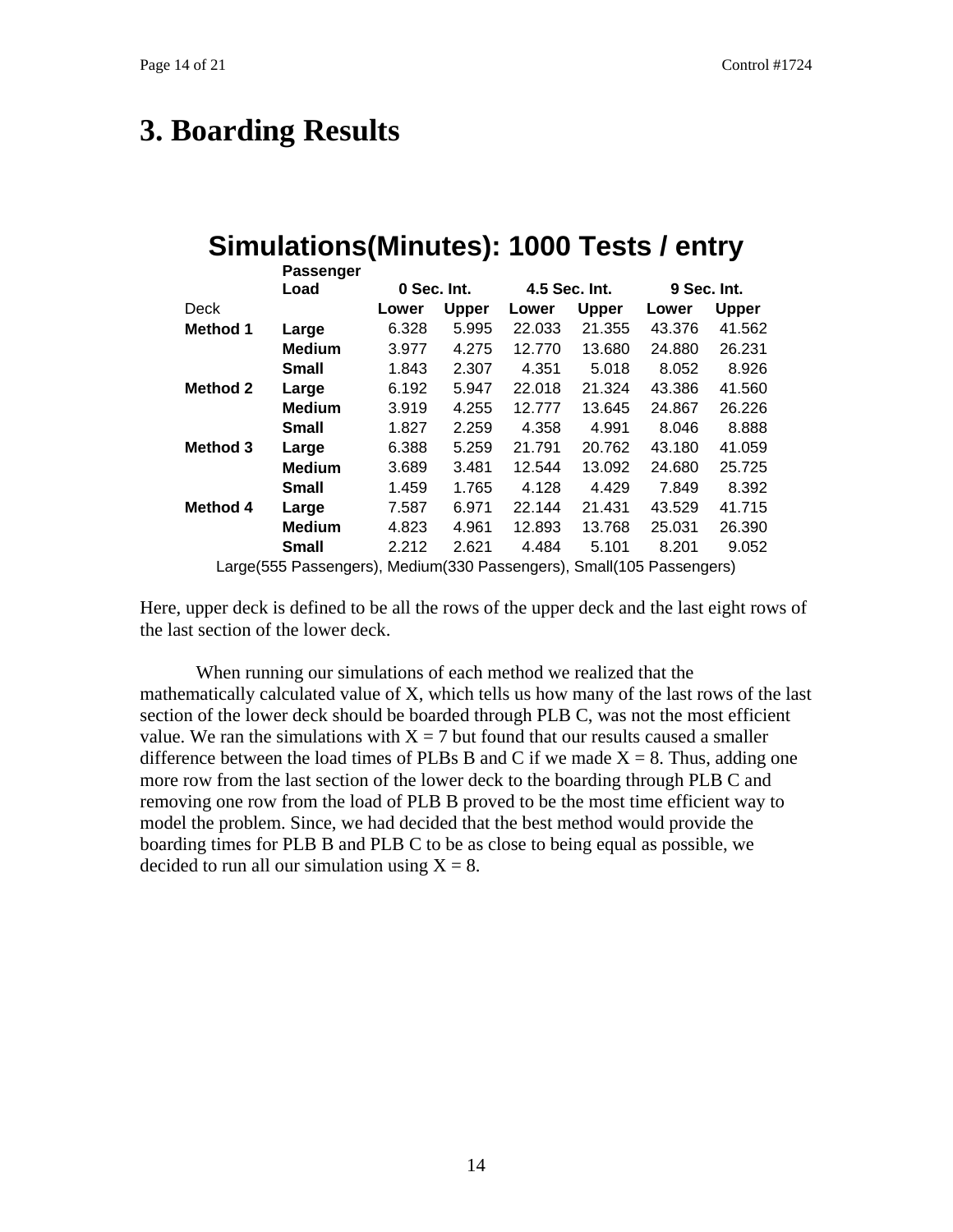



Figure 8: Boarding times found by simulations for Methods 1, 2, 3 and 4 for A. Large passenger load, B. Medium Passenger Load, and C. Small Passenger Load.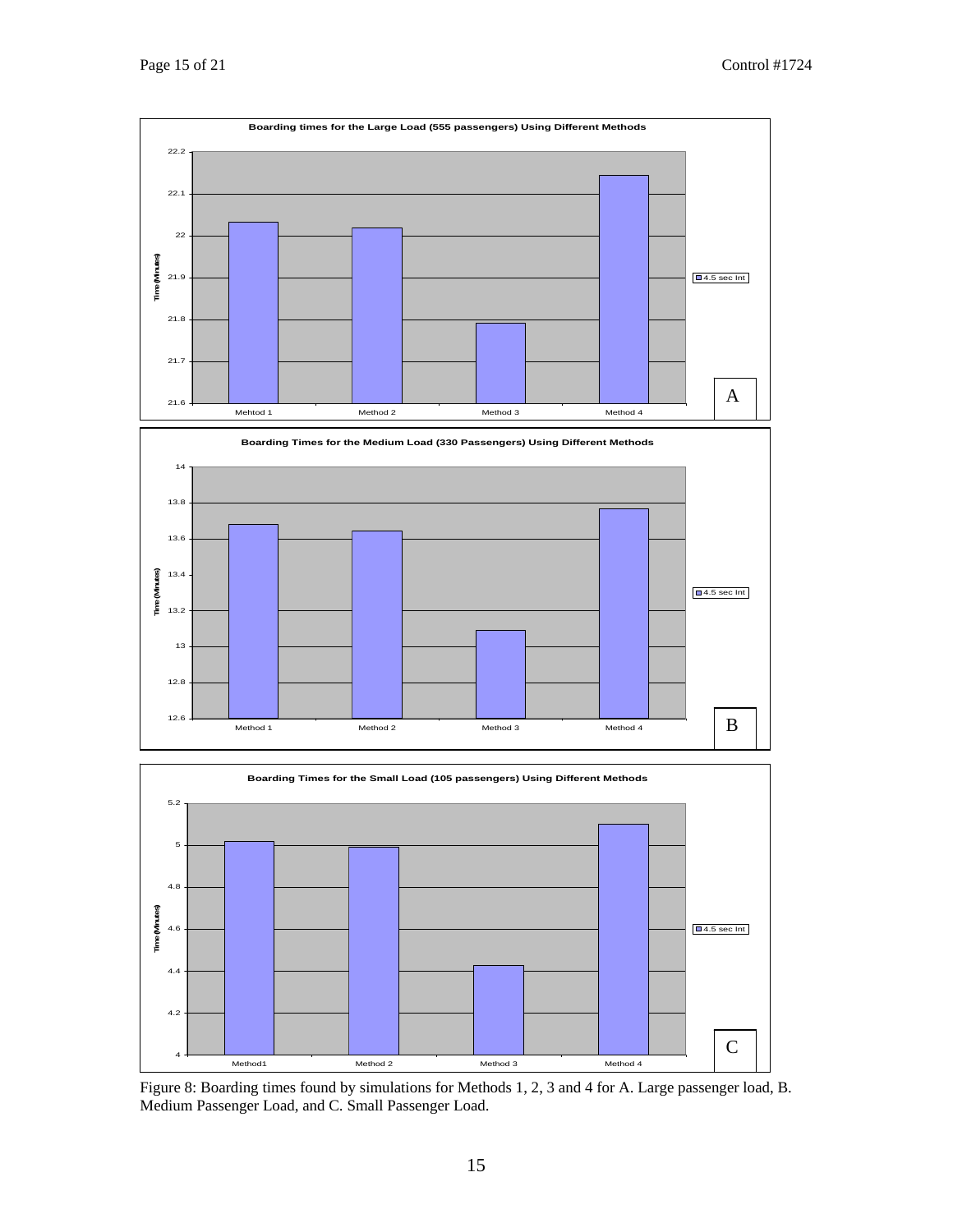Our second realization was that the intervals of passengers boarding the plane had a lot to do with the efficiency of boarding the A380. We had expected that the time to store baggage would be a main factor in the models but upon increasing it by a considerable amount we found it had little effect on the total time to board. We adjusted the models to be most optimal by doubling the flow of passengers boarding from PLBs B and C which meant that we needed to add another flight attendant to check tickets at each of these PLBs adjusting the total flight attendants needed in our method from three to five. The rate of boarding measured for single aisle planes by researchers at Arizona State University is 9 seconds/person.<sup>2</sup> In our simulations, we made the passengers boarding through each PLB at a rate of 4.5 seconds per passenger. This cut the total boarding time by a little under 2 fold. This was expected as the A380 has two aisles and thus should be able to board twice the number of people as a regular single aisle plane through each PLB with only congestion near the front of each PLB affecting each aisle's flow.

To see how much time it would take if we removed the constraint of checking tickets (0 second interval), we were able to see that Method 2 had the lowest congestion of all the methods at the largest passenger load. However, with the interval of 4.5 seconds which our methods are primarily modeling, Method 3 was 13 seconds faster than Method 2 which took 22.018 minutes to board. However, due to the fact that Method 3 is more complex in managing the ticket checking and announcements for the flight attendants, we justified choosing Method 2 over Method 3 because Method 2 is more practical. Although every simulation was run for a value inside each interval assigned we focused primarily on the 555 seat results due to the fact many airlines are intending to use the A380 for traditionally high occupancy flights. Our conclusion from our results is that Method 2 will result in the most efficient as well as practical way for airlines to board the A380 in comparison to all our other methods.

# **4. A380 Deboarding Efficiency**

The other factor in a planes turn around time that has to do directly with passengers is the deboarding of the plane once it reaches the terminal. Unlike boarding the deboarding of a plane is traditionally done in a first come first serve basis in meaning that those closest to the exits get off first and those furthest are last to leave the aircraft. The A380 will have three PLBs in which staff can use to deboard the aircraft.

Assumptions:

- The A380 plane will have three PLBs to deboard passengers.
- Each PLB of the A380 will flow at the same rate as the others as passengers deboard the plane.
- Passengers will not slow or obstruct the flow of each PLB.

<span id="page-15-0"></span> $\frac{1}{2}$ <sup>2</sup> A research team at Arizona State University led by by Menkes H. L. van Den Briel obtained videotapes of actual airplane boarding and measured the passenger arrival rate, the row speed of the passengers and the luggage speed. This information was found in Mathew Pan's paper found at http://www.public.asu.edu/~dbvan1/papers/MatthewPanEssay.pdf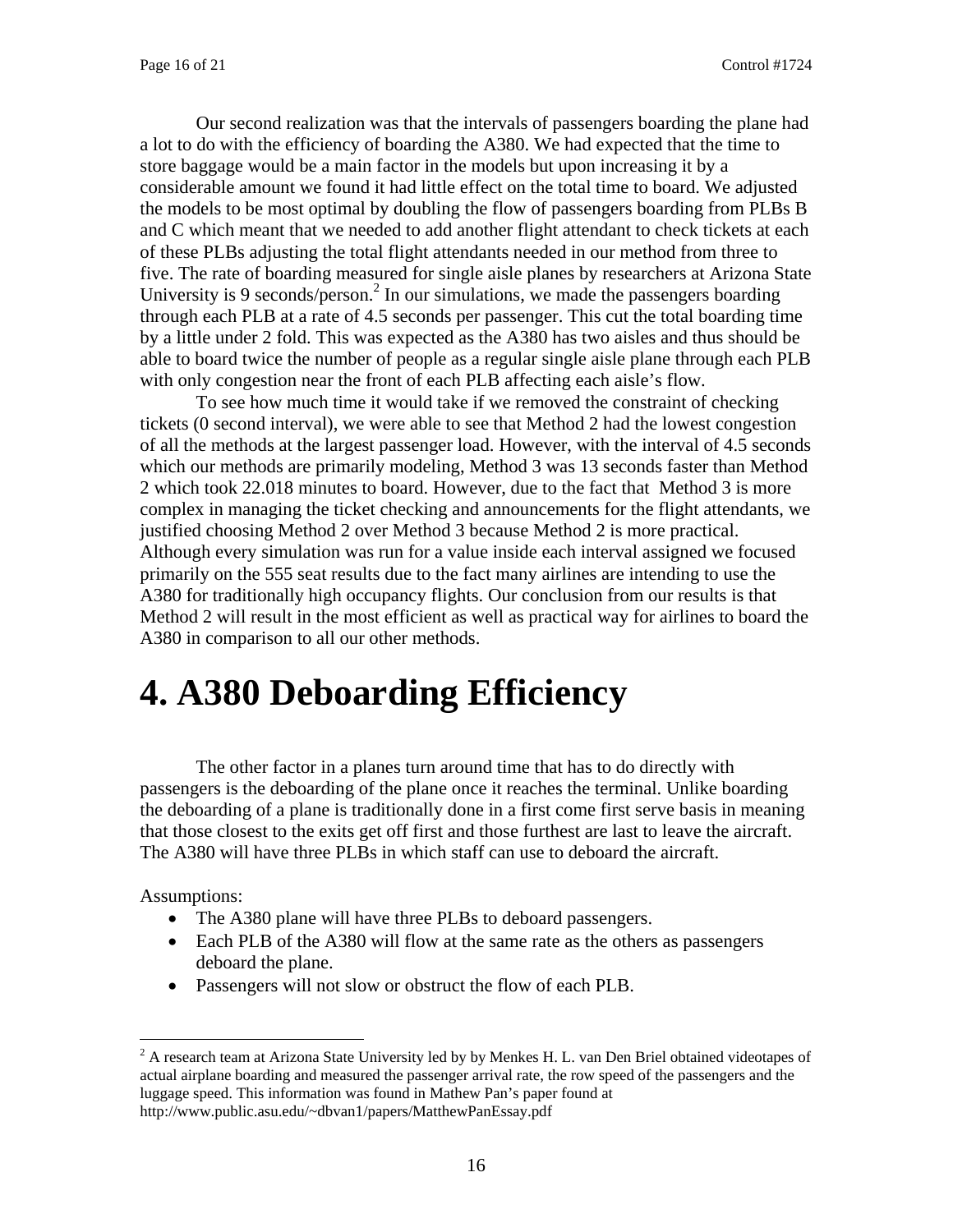Passengers will generally follow the predicted flow for each PLB and not take erratic routes in order to exit the plane.

Considerations:

- Disabled passengers will exit the plane last, this is due to the fact the allotted time needed for a disabled passenger to exit is generally expected to be much greater than a non-disabled passenger.
- First class passengers will exit first, again this is expected by the passengers and is to be done to maintain consistency in what passengers expect from the airlines.

Statistics: A380 (555 seats) Full

- For maximum efficiency all 3 PLBs will allow for deboarding passengers in a way that all three begin and end the deboarding process ideally at the same time.
- PLB A will first deboard first class passengers then economy class passengers from the lower deck.
- PLB B will deboard only economy seat passengers from the lower deck.
- PLB C will deboard the business class passengers from the upper deck followed by the economy seat passengers from the upper deck.



Our objective is to get all of the passengers to exit the plane in such a way that comes closest to the optimal flow rate possible for the aircraft. If the aircraft is full with 555 passengers then the optimal amount of time to deboard the plane is 9.25 minutes. This was determined using the statistic from Boeing that the time it takes for a person to exit an aircraft is 3 seconds. Our team's strategy was to divide the plane up into 3 sections that were going to get us closest to the optimal value without having people take irregular routes that resulted in them walking further than they feel they should to exit the plane. For example someone in the back of the plane on the bottom deck will not appreciate walking up the stairs in the back of the plane in order to cross the entire plane to walk down the front stairs of the plane in order to exit through bridge A. With that in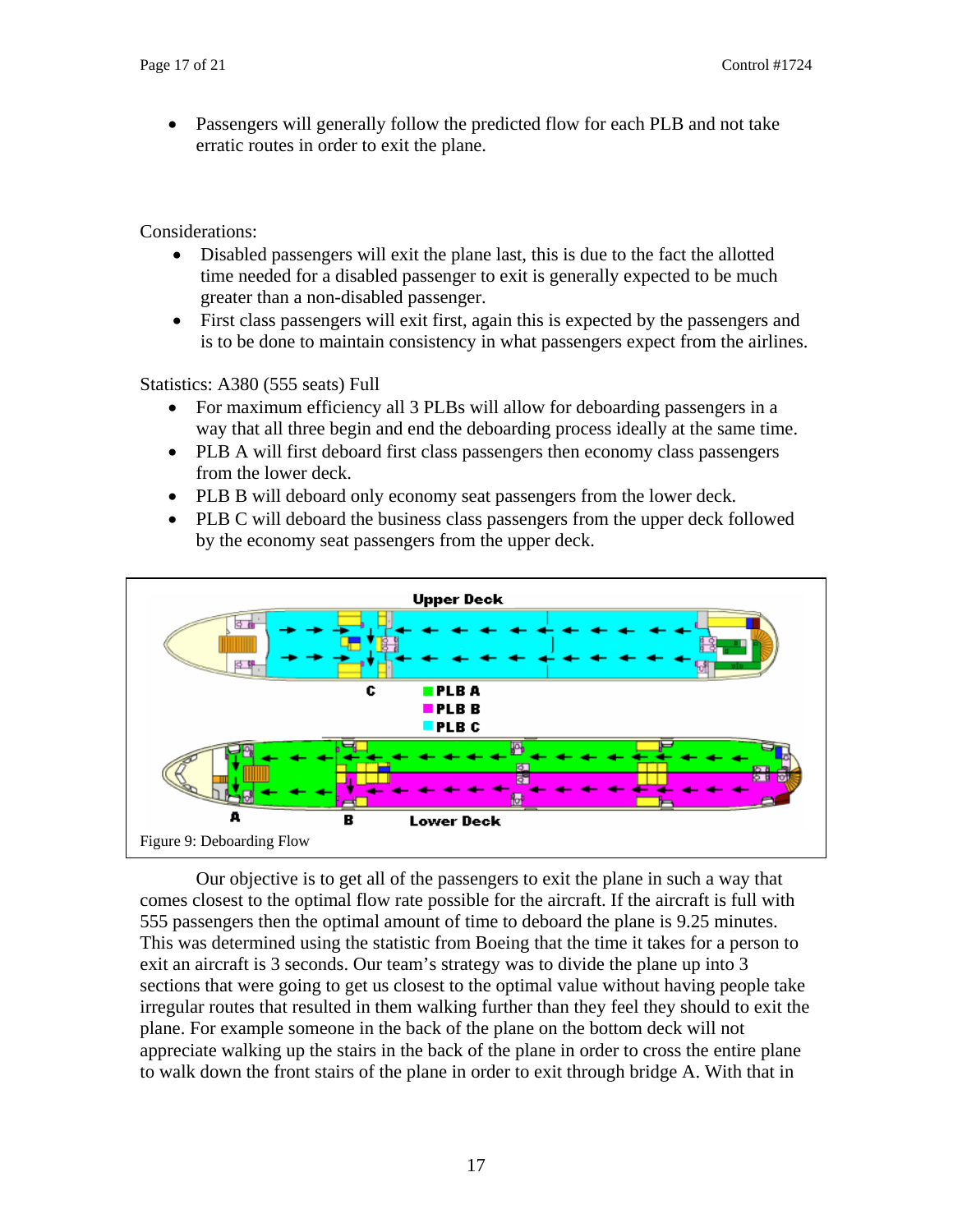mind our team came up with a model that results in an expected time of 9.95 minutes to deboard the A380 airplane. The following explains the method:

PLB A: 22 first class passengers and 156 economy seat passengers from the lower deck for a total of 178 passengers exiting from bridge A.

PLB B: 178 economy seat passengers from the lower deck, total of 178 passengers exiting from bridge B.

PLB C: 96 business class passengers and 103 economy class passengers from the upper deck will exit through bridge C for a total of 199 passengers.

Figure 1 shows the flow that the passengers will take in order to exit the plane. In the image the upper deck is completely exiting through PLB C. This is to be the PLB that is expected to take the longest as it has 21 more people to have exit through it in comparison to the other two PLBs. The reasoning for having PLB C with more people exiting than PLBs A and C is due to the fact the method in which people will be exiting from PLBs A and B is not absolute. The lower decks have two aisles ideally we would want the starboard aisle flowing to exit to PLB A and the port aisle to flow to exit from PLB B. The ideal result for people exiting from PLBs A and B will be that they divide themselves evenly between each gate, but due to the fact people just want to leave the aircraft and getting a equal number exiting from each PLB A and B is unlikely so we have more passengers leaving through PLB C in order to have better control over how long it takes to deboard the aircraft. For example to meet optimal efficiency in deboarding we would need to have 14 business class passengers walk down the stairs of the front of the plane and exit through PLB A. The upper deck would then have 185 passengers exiting from PLB C, and the bottom deck would have 270 exiting between PLBs A and B with optimal value being that an equal number exit through both in which the value would be 185 units of time for each PLB. This is unrealistic however as we are relying on the passengers on the lower deck of dividing themselves into two equal groups in order to exit the plane. However with PLB C being our ideal constraint on the time to deboard the aircraft we allow for the discrepancy between the flows of PLBs A and B to differ by as much as 42 passengers. Given the unpredictability on the behavior of the passengers from the lower deck the method we have come up with we feel is the best for exiting the airplane, taking only 7.57% more time than optimal deboarding. Our deboarding method is 92.96% efficient and allows for a range of error that would be acceptable to assume that PLB C will be the constraint for the deboarding time of the aircraft.

# **5. Conclusion**

Airlines constantly strive to save money by being more efficient in the methods they use. As our team set out to come up with a strategy on what would be the most efficient way to board and deboard the A380 aircraft we kept this in mind and based a lot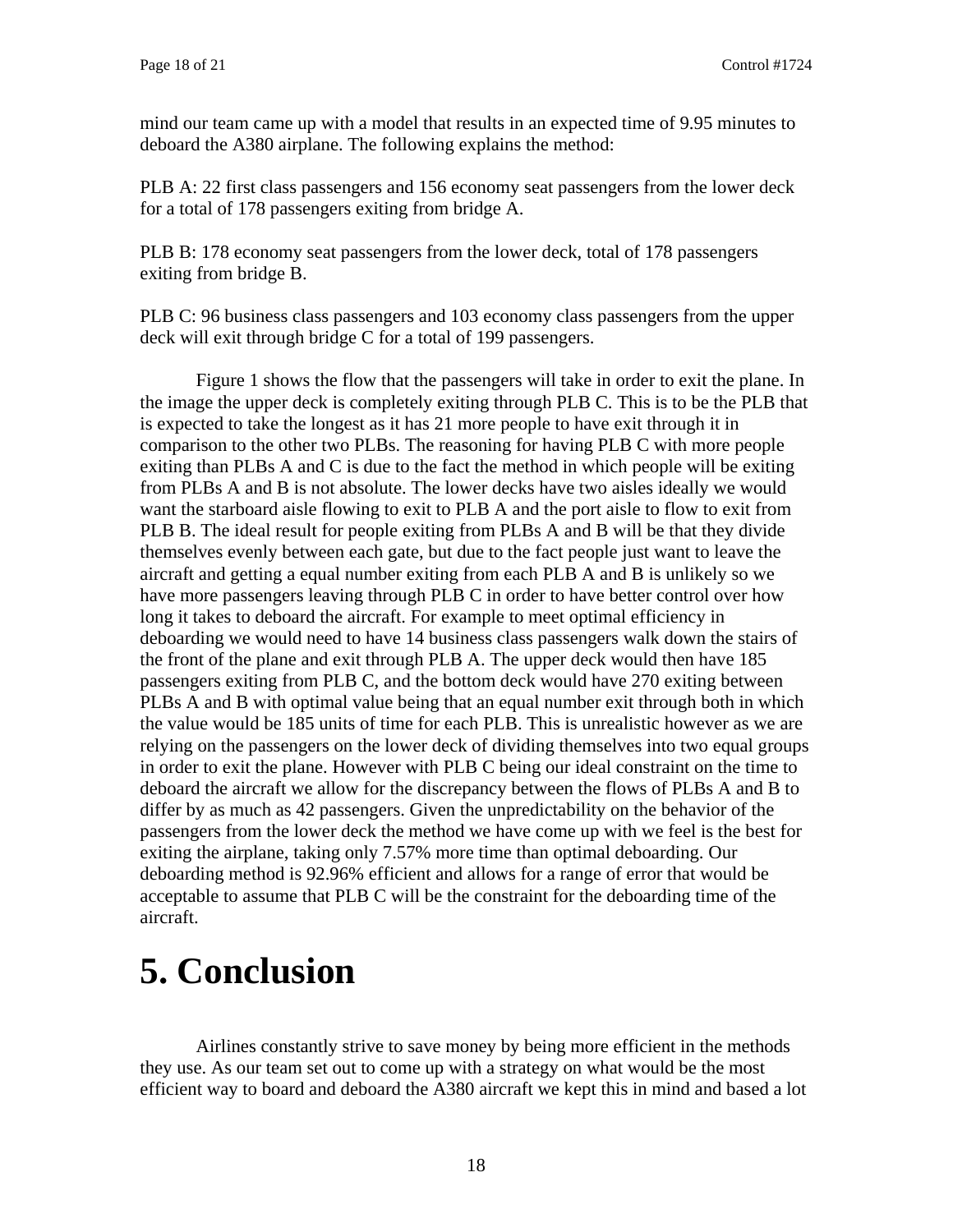of our methods on the research that we found relating to our objective. The first aspect that we took into major consideration was how many PLBs we were going to use for our models. Through our research we found that many large international airports that were going to be expecting the arrival and departure of many A380's per day were equipping their terminals with three PLBs to access the airplanes. Other important findings through research made it apparent that the standard for the A380 would be a three class seating structure with 555 seats. Although the problem wanted a method for an 800 seat A380 the existence of such was not found and thus we concluded that a more practical model would be for the 555 seat version. Other important things that we found while doing preliminary research were on methods of boarding airplanes, from block boarding to reverse pyramid diagrams, we decided upon WilMA as the best strategy for the A380 based on other people's statistics and research done on the different strategies.

With all these things in mind we started with coding a program to run tests on the most efficient way to board the A380. Through these tests we made an important discovery in that the rate of flow from the PLB to the aircraft played a very important part in maximizing efficiency. With the addition of an extra flight attendant at PLBs B and C to check tickets we were able to cut the time of each boarding method in half. Not only was the time cut in half but each boarding method proved to be fast enough to prove as efficient methods for boarding the A380. This gave us flexibility in choosing which method would be best. Keeping in mind that our method was to be as efficient and practical as possible we decided on Method 2 as the best choice. Method 3 was 13 seconds faster than Method 2 but also required twice the number of announcements for boarding and we justified choosing Method 2 over Method 3 because it would be simpler for the flight attendants to announce and manage the boarding while using Method 2.

For the deboarding of the aircraft we took into account that controlling the movement of the passengers would not be as simple as the boarding process. Traditionally passengers exit the plane in a way that they move towards the nearest exit. Our method took this into account and proved to be  $92.96\%$ <sup>[3](#page-18-0)</sup> efficient of the minimum time needed to deboard the aircraft, while still remaining to be practical.

In conclusion our team is very certain that the methods we came up with in boarding and deboarding an A380 are efficient and practical in use and major airlines would easily be able to integrate such methods into their current practices. Keeping in mind that airlines want to be efficient and practical in the methods that they use we ended with results that were in agreement with these expectations.

<span id="page-18-0"></span> $3$  We arrived at the efficiency number by dividing the optimal time to deboard (9.25 minutes) by our expected time (9.95 minutes) and multiplying by 100.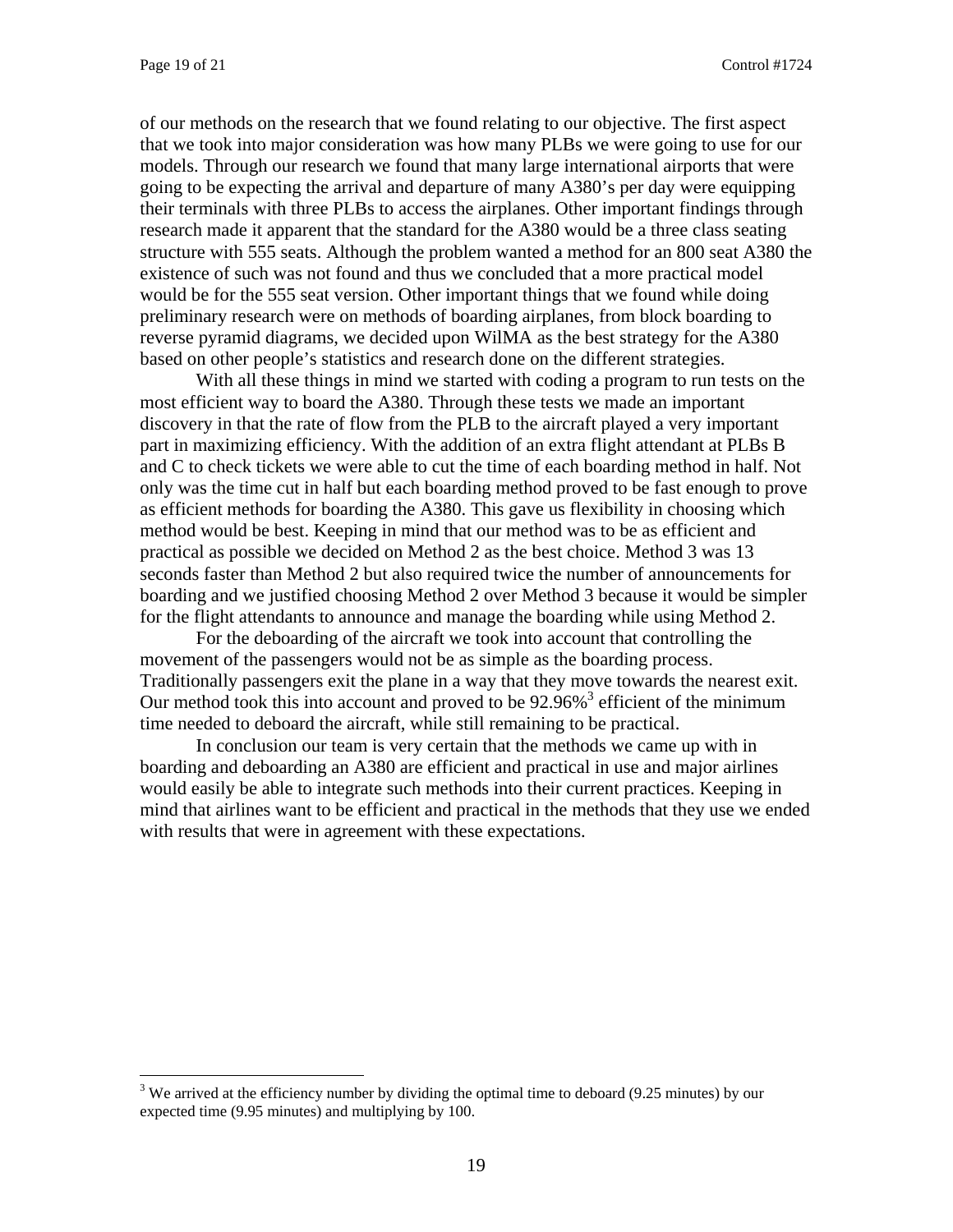### **6. References**

- *A380 Operations Ready for Take-Off.* http://www.airporttechnology.com/features/feature534/. World Wide Web. February 9, 2007
- *Airbus* A*380 First Flight.* http://events.airbus.com/a380/seeing/learnandplay/faq.asp World Wide Web. February 9, 2007.
- AirbusA380.com. *Airbus A380 Interior Arrangement.* http://www.airbusa380.com/html/inside/seat\_con.shtml World Wide Web. February 9, 2007.
- *Airplane Boarding.* http://www.public.asu.edu/~dbvan1/projects/boarding/boarding.htm. World Wide Web. February 9, 2007.
- Bahrami, Ali. *Special Conditions: Airbus Model A380-800 Airplane; Stairways Between Decks*. Federal Register: August 9, 2005.
- http://a257.g.akamaitech.net/7/257/2422/01jan20051800/edocket.access.gpo.gov/2005/05 -15657.htm. World Wide Web. February 9, 2007
- Elliott, Christopher. *Will you stand for less room on flights?* Seattle Post Intelligencer, April 35, 2006. http://seattlepi.nwsource.com/business/267888\_seats25.html. World Wide Web. February 9, 2007

Marelli, Mattocks, Merry. *The Role of Computer Simulation in Reducing Airplane Turn Time.* http://www.boeing.com/commercial/aeromagazine/aero 01/textonly/t01txt.html. World Wide Web. February 9, 2007

- *Narita Airport: Annual Report 2005/5006* http://www.naa.jp/en/annual/2005\_pdf/12.pdf World Wide Web. February 9, 2007.
- *Narita Airport: Annual Report 2005/5006* http://www.naa.jp/en/annual/2005\_pdf/13.pdf World Wide Web. February 9, 2007.
- Norris, Guy. Wagner, Mark. Airbus A380: Superjumbo of the 21<sup>st</sup> Century. Zenith Press: St. Paul, MN, USA. 2005.
- Pan, Matthew. <no title>.

http://www.public.asu.edu/~dbvan1/papers/MatthewPanEssay.pdf. World Wide Web. February 9, 2007.

Peterson, Ivars. *Aircraft Boarding by the Numbers.* http://www.sciencenews.org/articles/20060722/mathtrek.asp. World Wide Web. February 9, 2007.